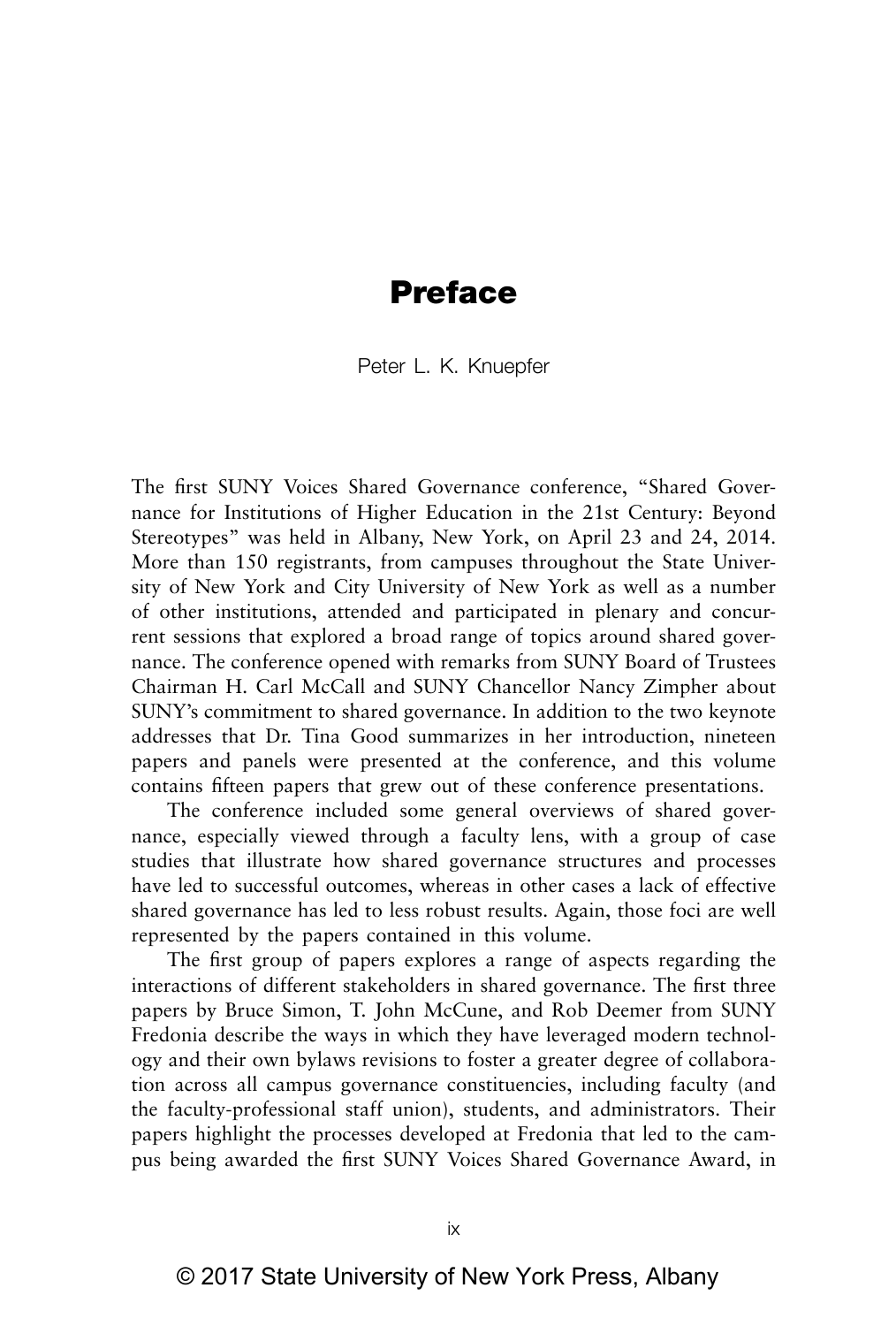recognition of the collaborative structure that has evolved on the campus. The award, presented to Deemer and his colleagues by Chairman McCall, is aimed at recognizing effective engagement of campus constituencies administrators, faculty, staff, students, governing board members—on a particular topic or general campus structure that addresses issues and policies that affect the SUNY campus. The award, which continues to be offered, honors a campus rather than an individual or single constituency.

The next set of papers explores the integration of students in shared governance, highlighting experiences from both the State University of New York and the City University of New York. Minna Barrett and Duncan Quarless explore the myriad pressures on shared governance that exist in the 21st-century university, and particularly those for a public university system committed to open access. In their review of the changing nature of shared governance, they consider approaches that can encourage faculty and students to participate—and continue to participate—in meaningful shared governance. Daniel Ryan provides an overview of faculty-student partnerships, viewed in particular from his experience at the University at Albany. The companion papers by Síocháin Hughes and by Oluwadamisi Atanda and Emily Sohmer Tai explore the relationships that have evolved at the City University of New York to more effectively engage student governance leaders in working with other governance bodies and limit the disconnects between student governance leaders and other governance constituencies while at the same time enhancing the educational opportunities that shared governance offers to students. The two papers examine the issue from perspectives not usually obtained: faculty, Office of Veterans Services, graduate student, and artist.

The next set of papers explores a number of structural aspects of shared governance. Sharon Cramer and Rochelle Mozlin identify "holes" in shared governance structures. They then offer "systemness" as a way to close them, exploring how taking advantage of the breadth of a university system can operate at both campus and system levels. Quarless and Barrett, in a second co-authored paper, recognize that existing governance structures on campuses may not always be adequate to address particular issues. They argue that the use of task forces, properly formulated, can be a useful response to these special circumstances. They caution that task forces need to be clearly defined, with proper attention to identifying appropriate expertise and to identifying to whom the task force will make recommendations; that the role of the task force within the shared governance structure of the academic unit needs to be clearly defined; and that the task force should operate in as open and transparent a manner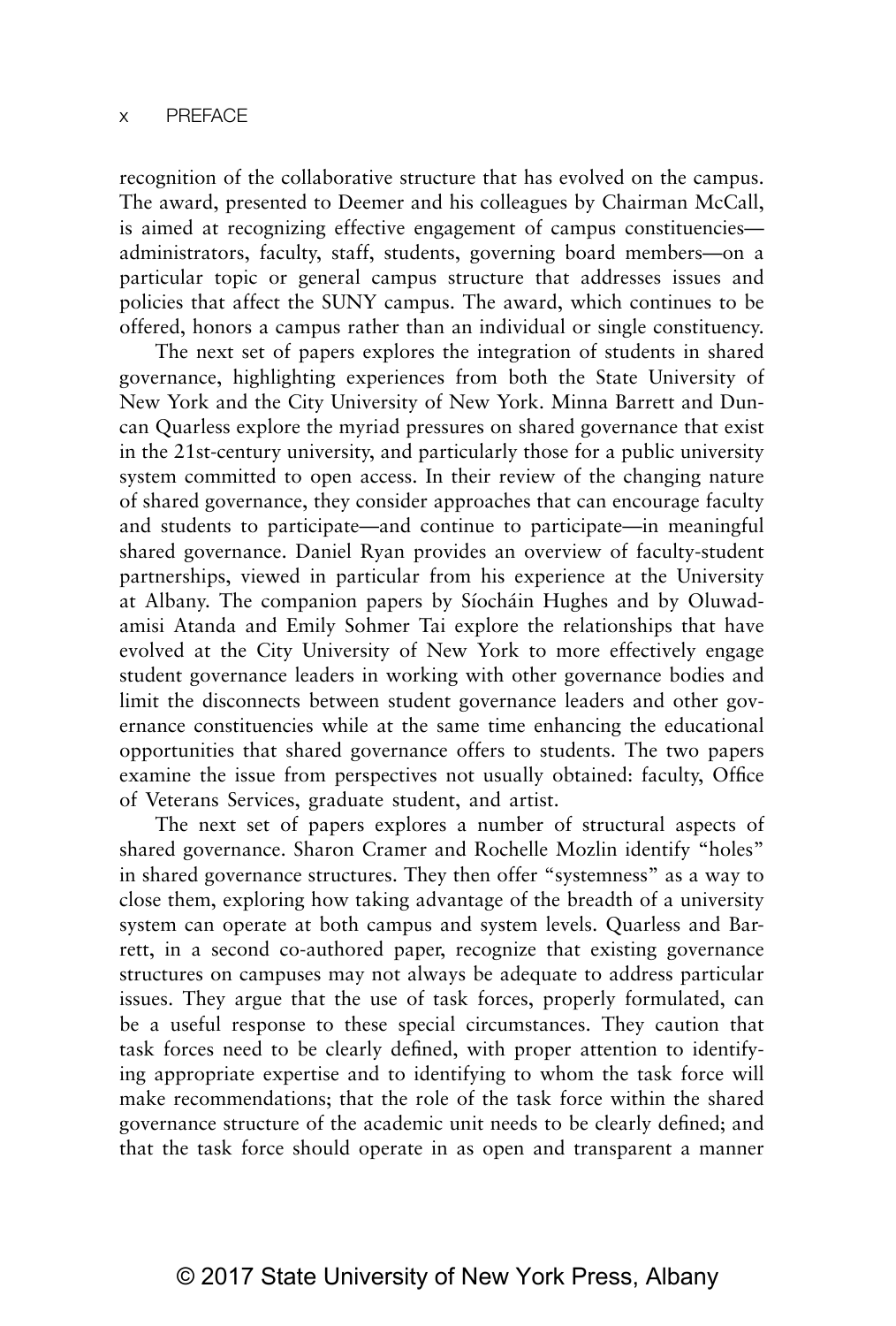as possible, depending on the nature of the issues to be addressed.

The next two papers summarize key aspects of two major initiatives within the SUNY System—seamless transfer (described by Elizabeth L. Bringsjord and co-authors) and Open SUNY (discussed by Tina Good). The two papers are good companions to explore how different structures were developed and employed to tackle system-wide initiatives. As Good argues, the ability of a range of constituencies to work together in new ways not only provides the opportunity to accomplish complicated objectives, but also strengthens and expands the sharing of governance.

The next three papers explore challenges that have been faced in the evolution of shared governance on individual campuses. Kelley Donaghy describes the challenges that have been faced at the College of Environmental Science and Forestry in moving shared governance forward, and offers pragmatic recommendations for individuals new to governance leadership roles. Noelle Chaddock and Beth Hinderliter explore the impediments that restrict and block engagement in shared governance of faculty who bring diversity, especially race, ethnicity, gender, and sexual orientation. They argue that recognizing barriers is essential to moving into more engaged, and diverse, governance. Sallie Cuffee and co-authors explore the challenges that have been faced at Medgar Evers College, City University of New York, in maintaining effective shared governance through times of administrative turnover and other campus turmoil.

In the final paper, Norman Goodman provides a perspective on two questions I posed to the panelists at the final session of the conference. He suggests that the most important message from the conference was the need to develop strategies to engage and retain faculty and students with administrators to work together to address issues facing individual campuses or systems, but with a shared recognition of expected actions and the timeframes necessary to identify and implement them. He argues that the future of shared governance requires fostering trust and mutual respect among participants in order for governance to be effective in the modern university. His final point is that faculty, staff, and students need to appreciate that their efforts can be effective at shaping and implementing campus policies and programs, a position that has certainly manifested itself on many campuses in recent months.

In closing, I want to thank the people who made both the conference and this volume possible. Tina Good, then President of the Faculty Council of Community Colleges, chaired the planning committee, with close cooperation from me and Tremayne Price, then President of the SUNY Student Assembly. We are indebted to Lori Mould and Robert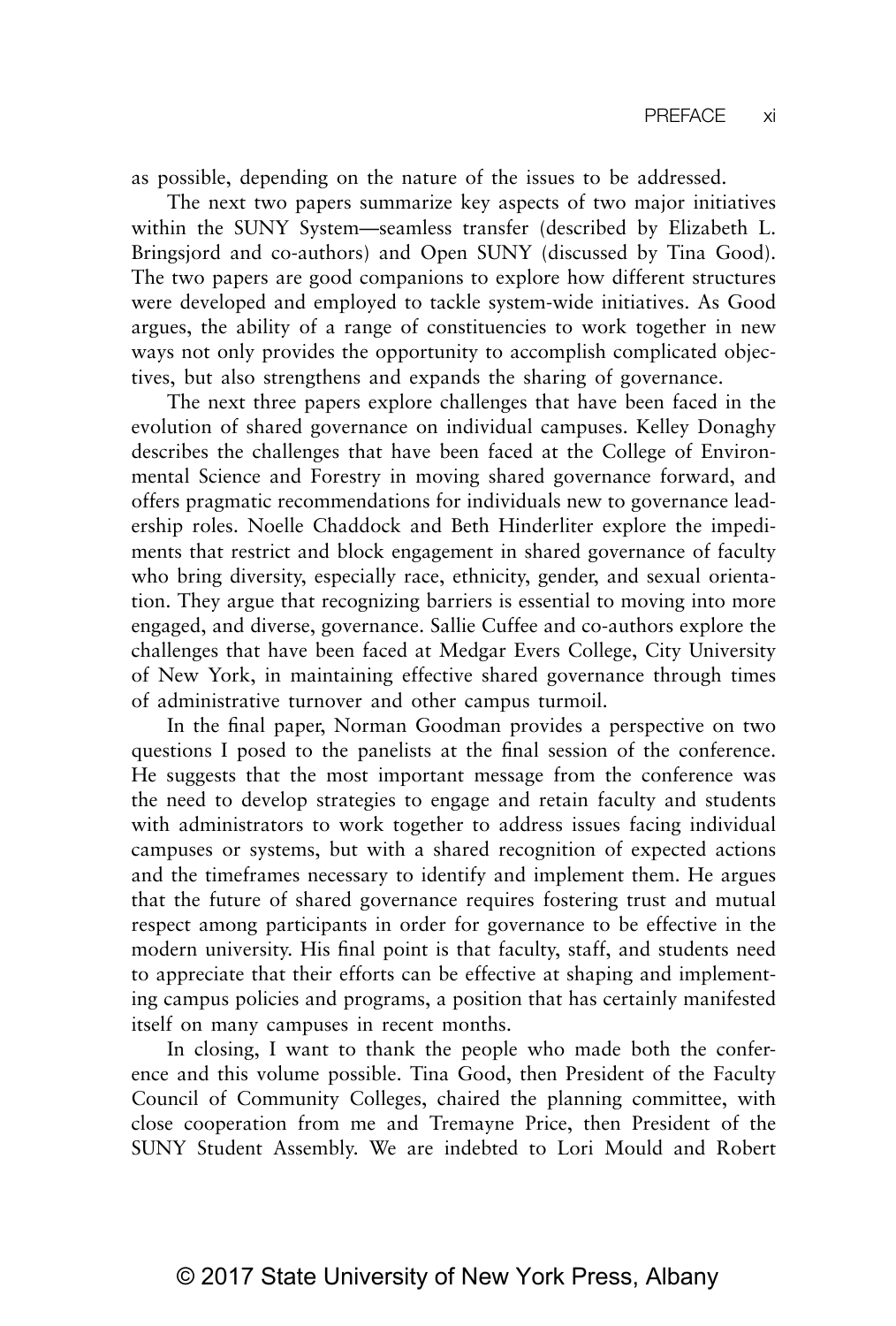Drumm representing the SUNY Student Assembly; Christine Fogal and Jarrod Cone representing the community college faculty; Sharon Cramer from the State-operated SUNY campuses*;* Cynthia Demarest representing the New York Community College Trustees; and David Belsky from SUNY System Administration. We were ably assisted by Bryant Barksdale (graduate student intern), Carol Donato, Cherí Burnham, and Lisa Kelsey (the three assistants to the SUNY faculty and student governance organizations). We all extend a special thank you to Sharon Cramer, who stepped forward to bring this volume to a successful conclusion by assuming the editorial duties as it became clear that the rest of us could not. Without her dedication, and the assistance of Donna Dixon and the staff at SUNY Press, this volume would not have materialized.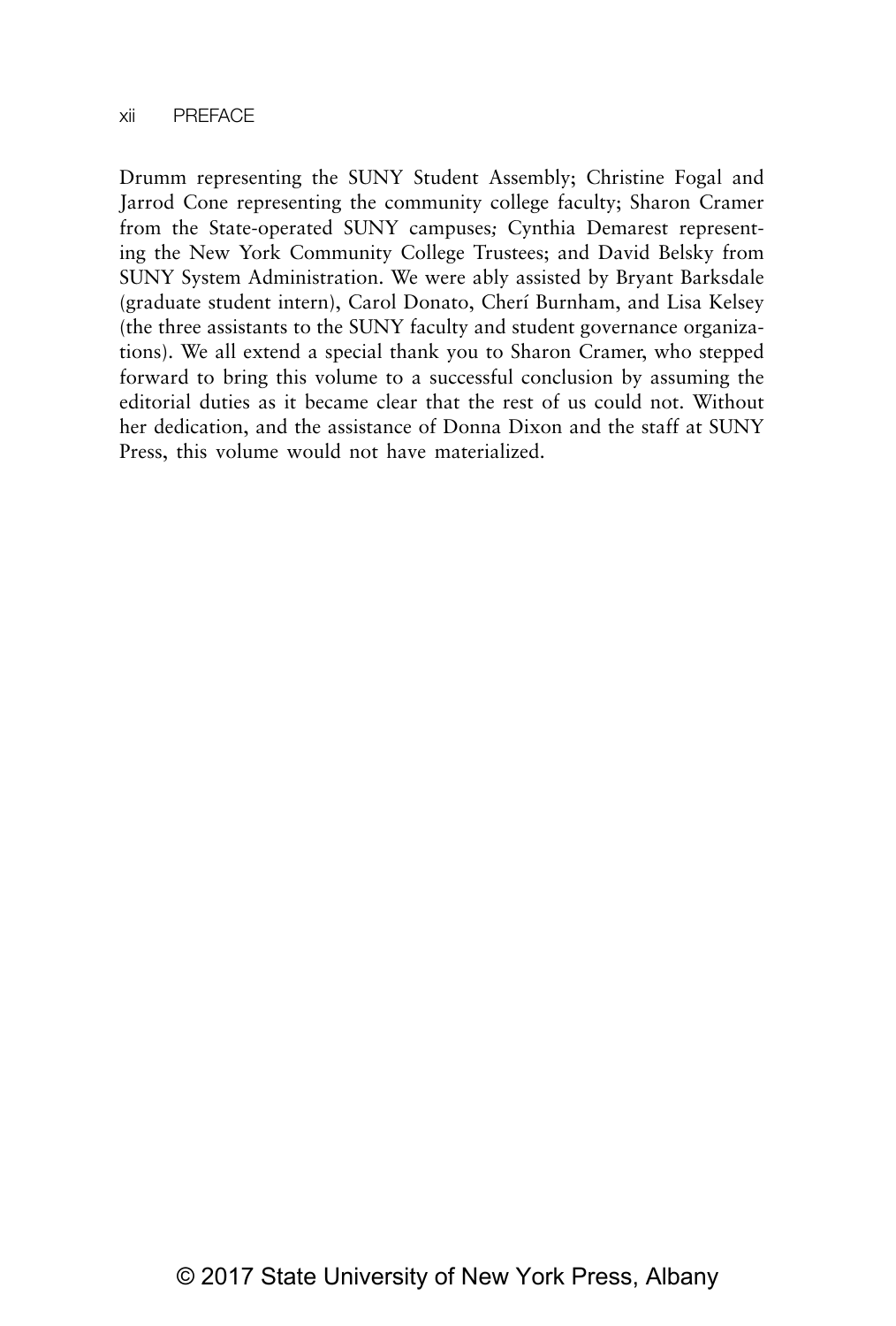# **Introduction**

Tina Good

In April 2014, the State University of New York (SUNY) hosted its first academic conference on shared governance. At a time when the Association of American University Professors (AAUP) was predicting the demise of shared governance and ceasing to host its own national conference on shared governance, the SUNY-wide faculty and student governance bodies joined with Chancellor Nancy Zimpher and SUNY System Administration to bring together faculty, students, provosts, business officers, presidents, council members, and trustees from the two public higher education systems within the state of New York (SUNY and the City University of New York—CUNY) to discuss how and why to share governance in the 21st century. Just as the AAUP was pulling back on its efforts to serve as a shared governance resource, SUNY, through its strategic planning initiative known as SUNY Voices, declared its commitment to shared governance as a fundamental tenet of higher education within a democracy.

The SUNY Voices conference—"Shared Governance for Institutions of Higher Education in the 21st Century: Beyond the Stereotypes"—was a culminating event that focused on how processes and structures of shared governance could stay flexible enough to meet the rapid pace of initiatives being introduced to or demanded of our colleges and universities without compromising fundamental principles of shared governance. The conference was framed by two keynote speakers: Rick Legon, President of the Association of Governing Boards (AGB), and Benjamin Ginsberg, author of *The Fall of the Faculty: The Rise of the All-Administrative University and Why It Matters.* While Legon suggested the necessity for establishing trust within a shared governance system that included trustees, presidents, faculty, and students, Ginsberg suggested that governance of colleges and universities should be minimally shared. Instead, he suggested that the faculty should be the primary governing body of the institution. While Legon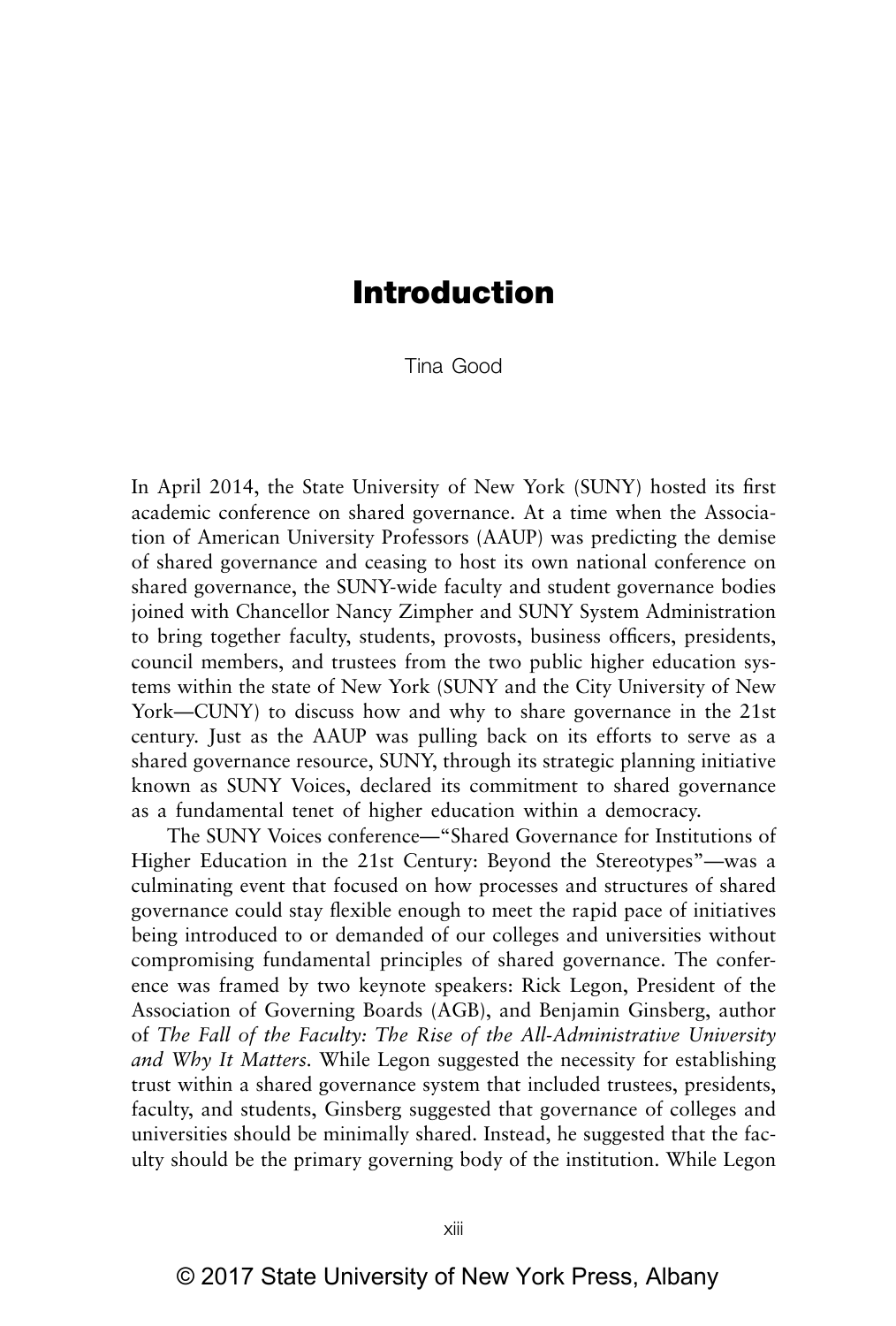suggested that a system of shared governance built on trust would lead to effective and innovative colleges and universities, Ginsberg suggested that such trust was unachievable because of the rise of administrative power in colleges and universities. Such division of thought served to motivate panelists to offer practical solutions to preserving and strengthening shared governance at our institutions, the fundamental mission of the SUNY Voices initiative.

SUNY Voices was a result of "The Power of SUNY Strategic Plan," which was launched by the SUNY Board of Trustees and Chancellor Nancy Zimpher in April 2010. While The Power of SUNY Plan is best known for its aspirational goals (the six big ideas), a lesser known function of the plan was to strengthen the infrastructure of SUNY, itself. Chancellor Zimpher and the leaders of the Faculty Council of Community Colleges, the Student Assembly, and the University Faculty Senate agreed that maintaining and strengthening shared governance throughout SUNY was a crucial element of SUNY's infrastructure and deserved strategic planning attention. Consequently, funding was allocated to strengthening shared governance through the SUNY Voices initiative, which has provided for campus workshops, structured collaboration with constituency groups, surveys and survey analysis, training institutes for campus governance leaders, an annual conference, publications, and a SUNY Shared Governance Award, the first of which was presented at this conference to SUNY Fredonia.

Presented with their award by the Chairman of the Board and the Chancellor, SUNY Fredonia launched the first SUNY Voices conference on shared governance. The theme of the conference declared our intention to continually work toward building and maintaining sustainable shared governance systems within higher education in general, and SUNY in particular.That celebration and intention continues with the publication of this book, which excerpts and further develops the concepts of shared governance discussed at this seminal conference.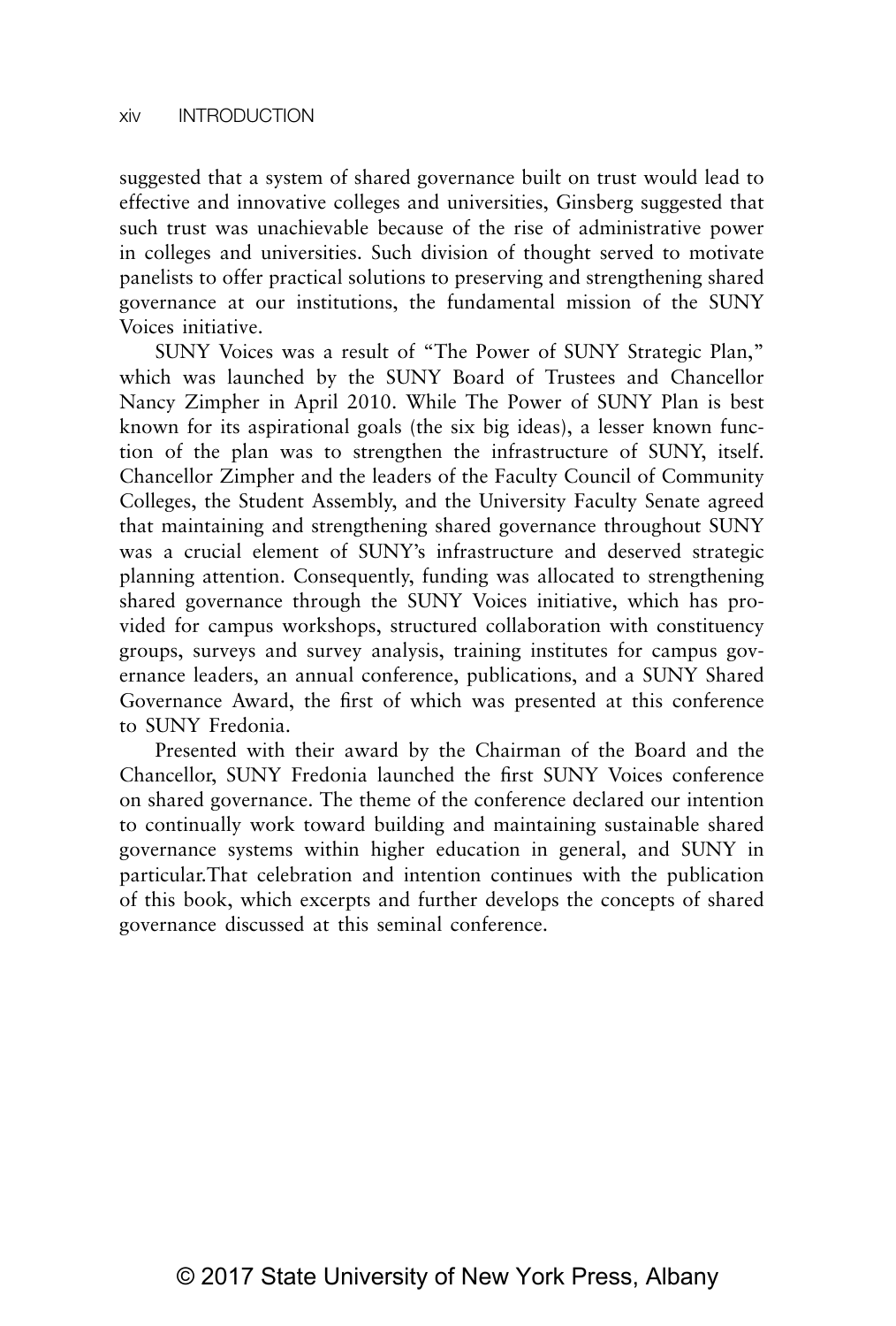# **Editor's Note**

**Anchovies and Governance**

Sharon F. Cramer

At the 2014 SUNY Voices Shared Governance Conference, someone asked me what it was about shared governance (and, actually, governance in general) that seemed to be so foreign to many people. My gut response was, "Governance is like anchovies—it is something people either love or hate." And while a bit of an overstatement, since governance is completely dismissed by some, I have found the simile to be consistently true during the last few years. Fortunately, while serving as editor of this volume, I have come to know people who care as deeply about governance as they do about anchovies. Some authors I have come to know only through their writings; others I have known for years but had never read their work. All rose to the challenge of translating their SUNY Voices Conference presentations into chapters. Together, we have forged this book. Working with each of the authors has been a humbling privilege.

As you will find when you take a look at our chapters, authors come from all across New York—SUNY, FCCC, and CUNY. And those of you who are deeply enmeshed in governance challenges will find authors whose experience in many ways parallels your own. Shared governance members and leaders have reflected on the paths they followed to advance their governance goals: Some explain what they did that worked, whereas others consider alternatives that might have led to more successful results.

What I can promise you is that you will feel the passion each author has for the work done to address the unique governance complexities that faced them. Intellect partnered with heart to yield solutions, as well as to raise further questions about what is needed to ensure shared governance's vitality on our SUNY campuses. You will find here a feast for the mind,